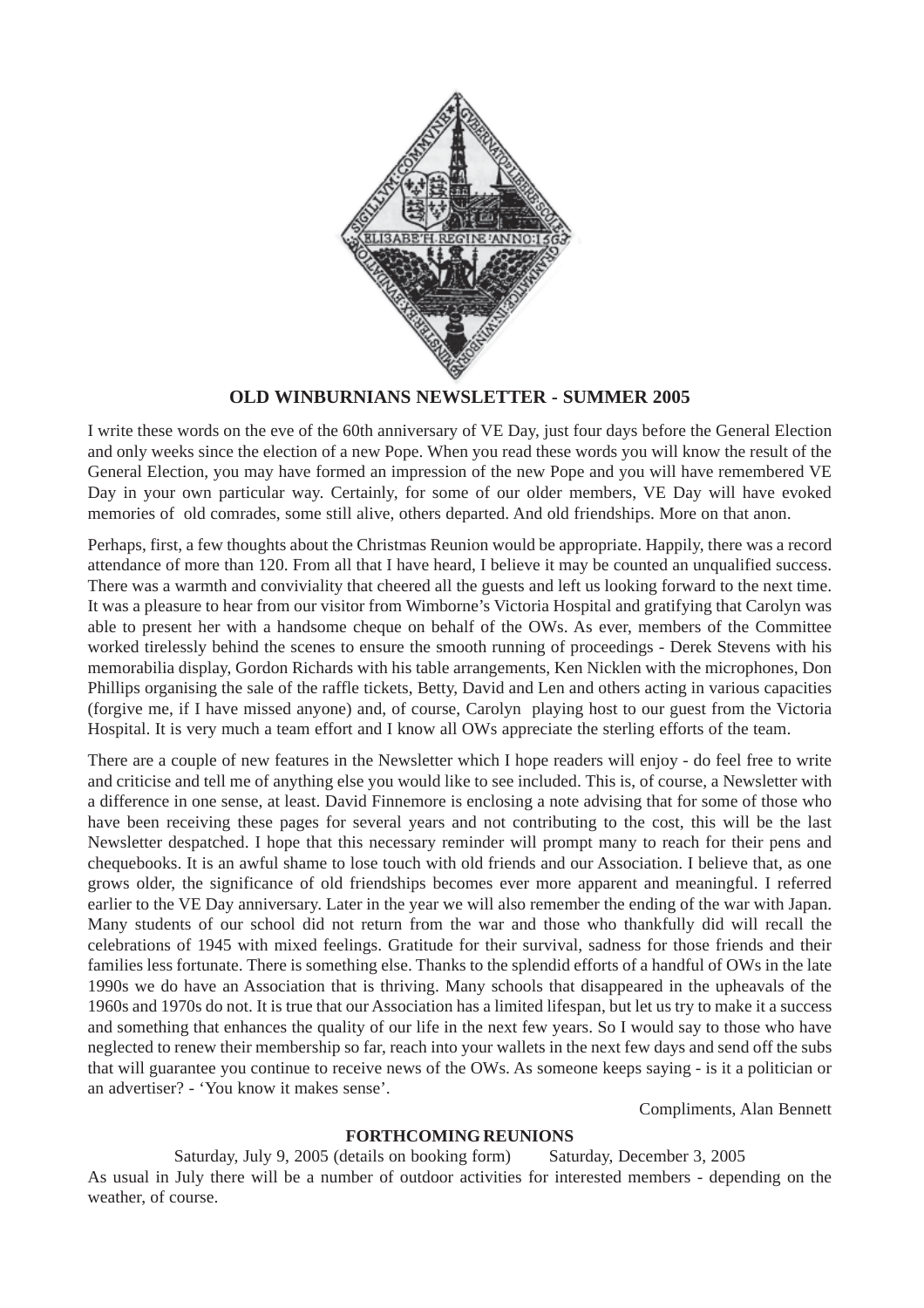# **MEMBERSHIP NEWS from David Finnemore**

This is the first issue of the new personal newsletter. It has a new cover sheet, showing your address, any personal messages to you and details of your subscription. I have to confess that until I took over the duties of membership secretary a year ago, I never knew if I paid by standing order, cheque or was one of the 50% of readers who didn't pay at all. From now on there can be no confusion. At the top of the cover sheet there will be an unambiguous message either thanking you for your subscription and noting when it will expire, or a warning that it has already expired and that you will receive no more newsletters. If it has expired you will find a standing order mandate on the back of the cover sheet should you wish to pay by that method. Alternatively, you can send a cheque or put cash direct into the hands of our illustrious treasurer. (Her address is also on the cover sheet.)

It has been a rather long and complex job transferring all the information to the computer and I confidently expect I have made some mistakes. If you think you have paid and the sheet says you haven't, please don't be offended, just send me the details and I'll put it right straight away. Similarly, if your name, address or any other details have changed please return the cover sheet to me and I'll make the necessary alterations.

The committee has clarified exactly when the membership fees are payable. Our year starts on July 4th and if you join between then and December 31st you pay a full year's membership, but if you join between 1st January and 3rd of July you have free membership until the start of the next membership year on 4th July. Membership stays at £5 a year, for home and overseas members. From now on non paid up members will not receive the newsletter and will not be able to attend reunions until they have paid.

### Now for the good news.

The OWs website should be up and walking, if not fully running, by the time you read this. Go to: **www.oldwinburnians.org.uk** *(note the spelling and lack of capital letters*) and you should find some sample pages of the the latest newsletter, details of the next reunion, some photographs, memorabilia, email addresses for the committee and hopefully a full list of members. I would like to expand that section to enable OWs to get in touch with each other but I am wary of infringing both the Data Protection Act and peoples' privacy. At present I have very few email addresses. I would like all those of you with email addresses to email me and make it clear whether you are happy for me to forward emails from other OWs or just to send messages about the OWs. Further details and hopefully a method of doing this, on the website.

Under NO circumstances will I publish email addresses on the website or allow those addresses we hold to be used for advertising by other organisations.

If you find that an old friend is a member you can write to them at my address and I will forward the letter,or if you email me I will add your request and address to the messages on your friend's cover sheet in the next newsletter. Another good reason to ensure you stay paid up and receive your new personal newsletter!

**P.S.** TO ALL MEMBERS. We do not in a number of instances have the dates when you were at QEGS. If everyone, as a matter of course, would kindly enclose them in their next correspondence it would be helpful for our records - also maiden names for our female members. Thank you for your **anticipated** co-operation.

#### **DATA PROTECTION INFORMATION**

1. Over the years, you might have contacted the Old Winburnians and supplied your address etc.. However, details of Old Winburnians have also been gleaned from a variety of sources during this time, thus you are now on our mailing list.

2. Those who have access to this Data Base, which was originally created solely for the purpose of distributing information concerning the 500 years Celebration of the foundation of the Wimborne Grammar School, are an "Ad Hoc Committee" of Old Winburnians and Queen Elizabeth's School . However, the latter has never asked to use the information which the committee holds and the main use of the Data Base is the despatch of Newsletters,

3. At reunions the names and addresses of Old Winburnians are made available to those who attend and, occasionally, such information is passed to those who might wish to be put into touch with other ex-pupils who were their contemporaries. This is on the understanding that such contacts would be solely for the furtherance of personal friendships. The information would not be supplied intentionally to any person for trade or commercial purposes.

4. The current holder of the data base is David Finnemore, Membership Secretary 4, Purbeck Gardens, Felton Road, Poole. BH14 0QS. Tel. 01202-463889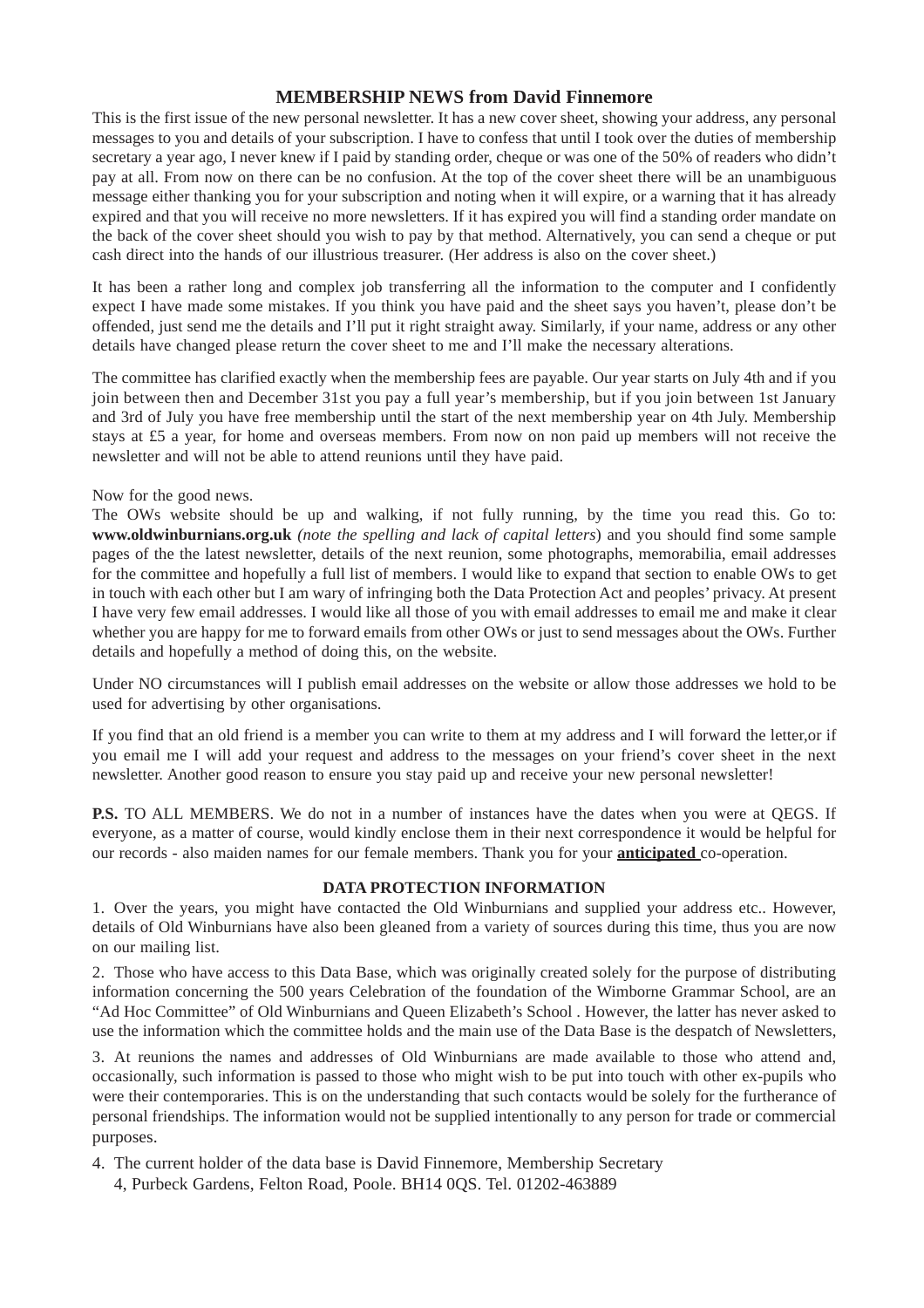## **A MOST IMPORTANT MESSAGE FROM DEREK STEVENS ON THE SUBJECTS OF O.W TIES AND O.W MEMORABILIA**

I have been requested by the estimable Derek to publicise the availability of a fresh batch of our much sought-after ties. Derek has invested a large portion of his life-savings in procuring these ties on behalf of our membership. He tells me he is reduced to morning gruel of the coarsest quality, supermarket own brand savers' bread and meat only on alternate days with the occasional treat of a herring or Lancashire tripe. Fellow members, if it is only out of pity, please send cheques for a mere £7.50, which includes postage and packing, to our desperate Memorabilia Secretary. The quality of the ties is, Derek assures me, a tribute to British craftsmanship. For those of our members who already have one tie, may I suggest you order another, either to be used as a spare or employed in lieu of a belt to keep trousers suitably hoisted. This next section is from one of Derek's letters. I hope I have quoted accurately but anyone familiar with our lad's handwriting will appreciate the problem. The cracking of war-time codes was scarcely a more difficult task.

*(The lad's actual words)*: "As your Memorabilia Secretary I would like to thank **Jill Strong**, **Lawson Hall, Bill Haskell, Dennis Hames** and, most particularly, **Peter Warren** for contributions to the archive. Peter loaned us 3 family photograph albums from which we were able to select some 24 photos of the sporting activities of three generations of his family while at QEGS covering the periods of 1906-10, 1926-30 and 1961-2.

Can we have more such support, please? A list of outstanding items was published as an Appendix to the Spring 2004 Newsletter and my address and telephone number are set out at the end of this issue together with those of our other officers.

Slow progress is being made but we seem to be absolutely stuck as far as The Winburnian is concerned. We now have a complete run of issues - nos.49 (January 1927) to 133 ( our own Millennium issue) but, in spite of pursuing all sorts of avenues, we have been unable to improve on this.

We are still hoping to produce another issue of The Winburnian in due course. One of the articles we have 'on the blocks' is an account of schooldays in the Old Workhouse. We would like to back this up with a photo or two but neither ourselves nor the Priest's House Museum has any. Is there someone out there who can help? Derek Stevens."

# **FROM THE FRIENDS OF WIMBORNE HOSPITAL**

All those who attended our Renunion in December will recall that we held a raffle on behalf of the Victoria Hospital. Guests contributed generously and **Carolyn Kamcke** was able to present a cheque that afternoon to **Mrs June Tripp**, representing the Friends of Wimborne Hospital, for the grand sum of £250.00. A few days later Carolyn received the letter printed below.

Dear Mrs Kamcke

Thank you very much for your cheque for £250 which is a much appreciated donation to the Friends of Victoria Hospital. Please pass on our thanks to all those involved in this generous donation.

The refurbished Hanham Ward is now open, having been changed from a Nightingale Ward to smaller, single-sex wards, plus a recovery and step-down room. It looks absolutely brilliant and the staff are delighted with it. The Friends donated £75,000 to that project.

The modernisation of the Minor Injuries Unit and the Operating Theatre are the next developments to which we have already committed significant support.

As of course you know, the community, through the Friends, has contributed hugely to the support and development of Victoria Hospital and, despite the increased spending of the NHS, this dependence will continue if we are to keep abreast of the advances in healthcare required within the locality.

Yours sincerely, Barbara Gooch, Honorary Secretary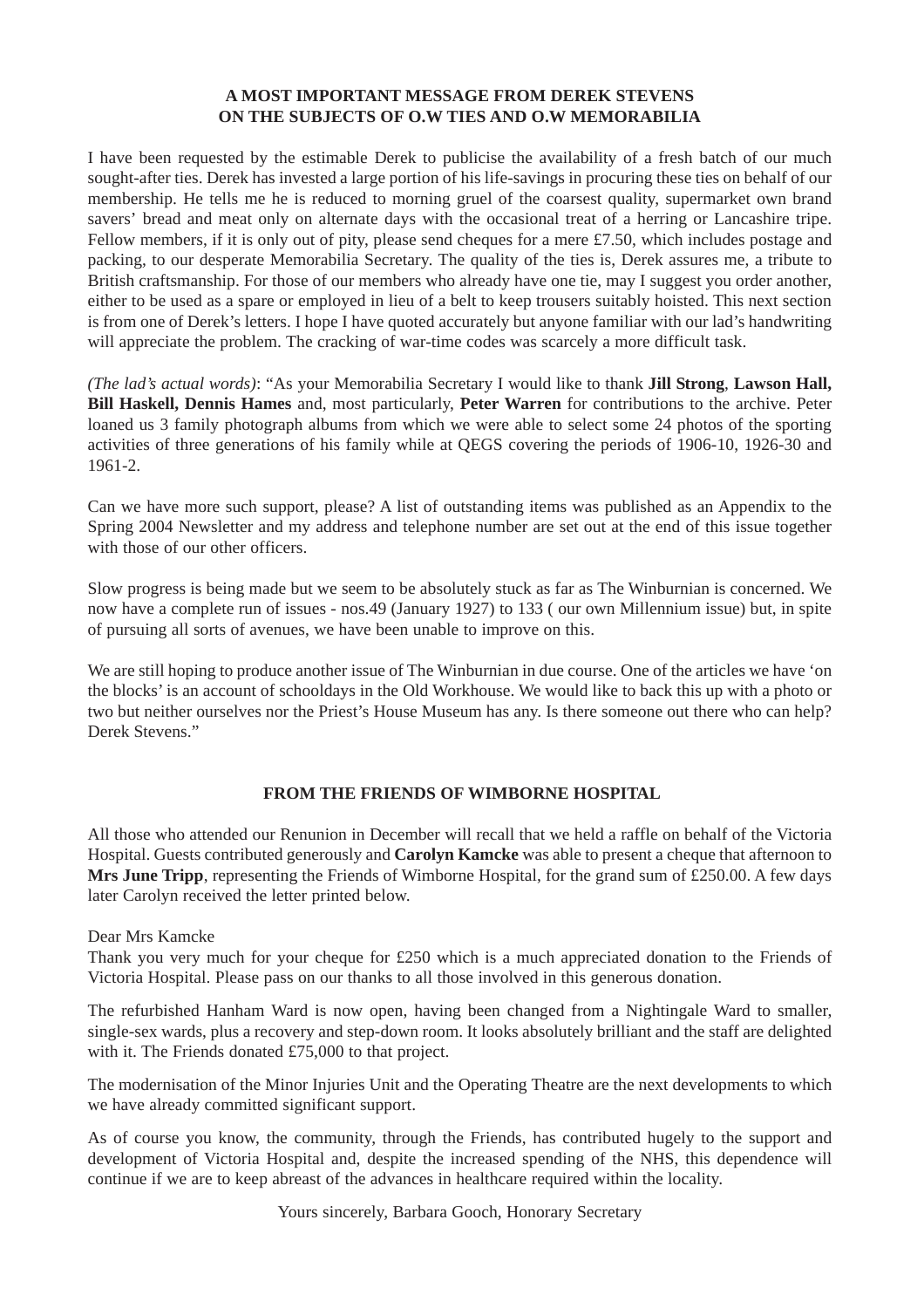# **MUSIC AT THE MINSTER - THE SCUOLA CORALE FROM LUGAN0 CATHEDRAL**

On Friday, 22 July, the Scuola Cathdral from Lugano Cathedral will be singing a programme of music including pieces by Mozart, Handel, Purcell, Palestrina, Scarlatti and Parry. This is an unusual opportunity to hear a choir singing some of the great repertoire of Church music. The leader of the Choir, **Robert Michaels**, owes his musical formation to Canford School so he knows the area well. He has been Choir Master and Organist at the Cathedral for 10 years and has risen to prominence in Church music in southern Switzerland. The choir is made up of young Swiss Italians who enjoy singing and want to share their love of music with other people. Their visit to Wimborne is part of a tour that includes performances at Exeter, Oxford and Ealing Abbey. If Old Winburnians keen on Church music would like to attend, tickets will be £6 for adults. £4 for concessions and under 17s, obtainable at the door, or in advance from the Priest's House Museum.

I feel it is worth adding that **Robert Michaels**, ever since his Canford days, has wished to perform a concert in the Minster and, thanks to the kindness of OW Committee member, **Don Phillips**, and his fellow Rotarians, **Mike Stead** and the **Rev. Holbrook**, this is to become a reality. The Choir itself is unusual in that most of the children have come from poor backgrounds and are united by their desire to sing and develop as young people. Bringing them abroad is part of the drive to give them wider horizons. It is an idea that would certainly find favour with the likes of Jamie Oliver. I am certain that any OW member who can get along to the Minster at 7.30 pm on the evening of Friday, 22 July, will be rewarded with a memorable musical experience. GRAHAM POWELL

### **WINE, WOMEN & SONG**

Well, perhaps not quite. Readers will have to provide the wine for themselves and there is only one woman (though Susan is quite a woman!), but there is song. A new feature in our Newsletter? Whatever next, I hear the traditionalists cry. In truth, I felt that in a world where our news is so often dominated by such questionable iconic figures as Becks and Posh, Wayne and Coleen, Peter and Jordan, some of our readers may wish to be briefly elevated to a higher cultural plane. After all, dear old **'Fishy' Maiden**, to take but one of our former distinguished teachers, did devote his life to raising our 'cultural horizons'. Surely we owe it to his memory to introduce one or two more intellectually and spiritually uplifting items in our Newsletter! We were, let us remember, once proud students of Queen Elizabeth's most illustrious Grammar School in the fair town of Wimborne.

In short, dear readers, I have asked two of our members to contribute their eight Desert Island Discs and favourite choice of reading (in the style of the late and estimable Roy Plomley and the present-day Sue Lawley). As the first of our desert island residents I invited our oldest member, **Wilfred Palmer** (1922-28), and one of that pioneering generation of young ladies who arrived at QEGS in 1953, namely **Sue Hatherley** (nee Bush). Incidentally, when first I approached Sue on the topic she commented: *'What a strange request, Alan! I really cannot imagine that anyone would be interested in my eight favourite records without actually hearing them.'* There, young Susan, I suspect you are mistaken. People will be intrigued and, in some instances, will almost certainly be inspired to seek out recordings unfamiliar to them. I have also included the reflections accompanying our guests' choices in the confident belief that such information enriches our understanding and appreciation of their selections.

#### **MY DESERT ISLAND DISCS - WILFRED PALMER (1922-28)**

In choosing my eight favourite pieces of music my sentimental character will be fully exposed!

- 1 My first choice must be **'Myfanwy'**, sung by a Welsh Male Voice Choir, which I would dedicate to my late wonderful wife, Elvira, herself a Welsh girl.
- 2 Next would be the beautiful **Waltz in A Minor by Chopin**, played by **Dinu Lipatti**, to my mind the greatest exponent who died tragically young.
- 3 The third would be **'Danny Boy/The Londonderry Air.'** A wonderful melody which requires no explanation.
- 4 Still in sentimental mood and being, at heart, a Dorset country lad, **Beethoven's Sixth Symphony, The Pastoral.**

5 Now, suddenly released from this 'deep trance', **Wagner's Rienzi Overture**, would burst forth. A rousing and inspiring cacophony. Splendid music, in spite of the composer's political leanings.

- 6 Then, remembering a. visit to the Paris Opera, an anniversary treat from our daughter who was studying in Paris at the time, the final aria from **Tosca**, sung by **Maria Callas**.
- 7 Winding down rapidly from these dizzy heights my next choice would be P**aul Robeson's 'Ol Man River'**, recalling his courageous stand against McCarthyism in America and his lifelong fight for racial equality around the world.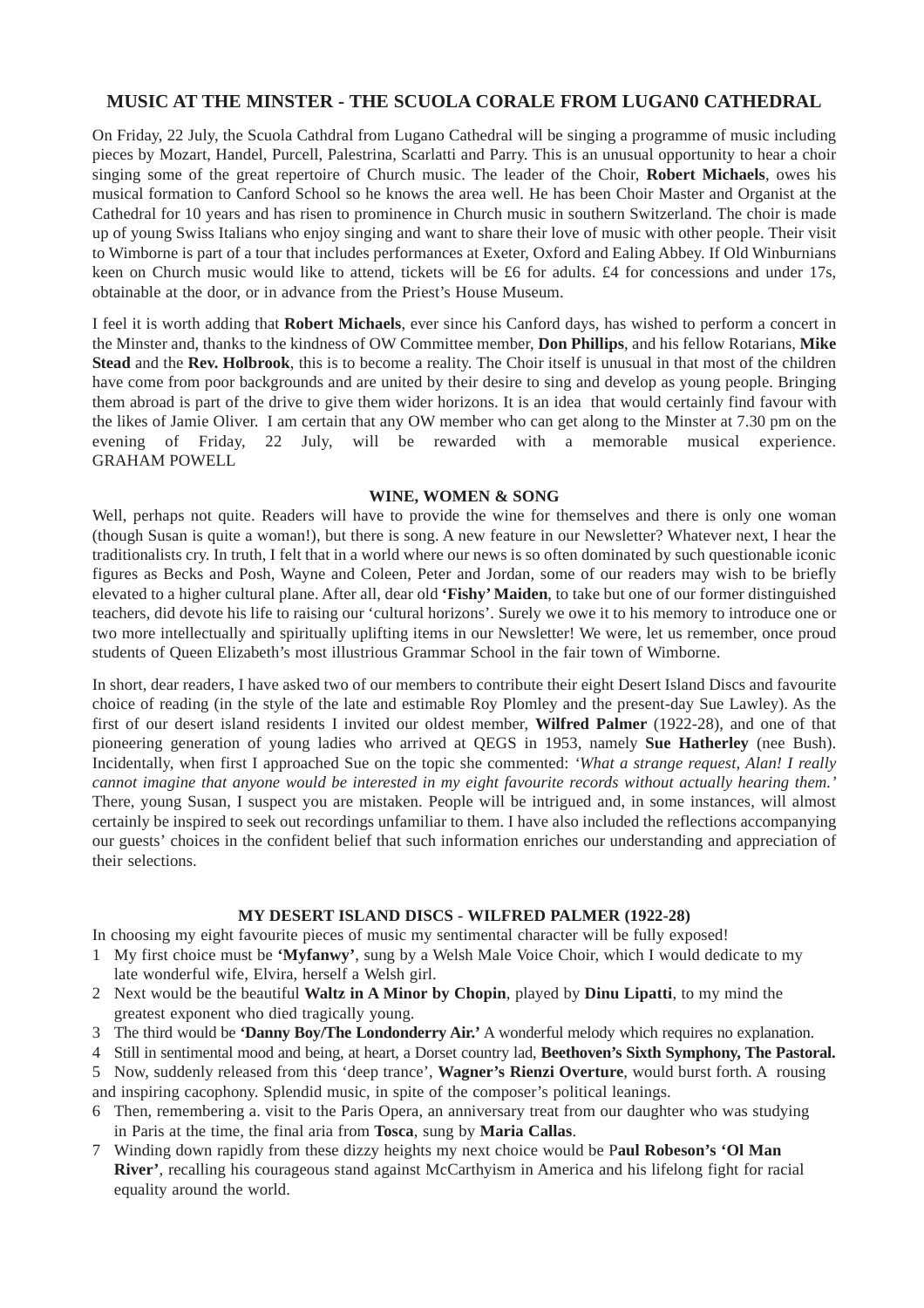8 Finally, to completely relax, **Nat King Cole** singing **'Smoke gets in Your Eyes'**.

As for my book, so many have given me great pleasure, but I must confess to a preference for fact, rather than fiction. My choice is the complete poetical works of **Rudyard Kipling**, the follies and successes of our imperial past, both poignant and vividly revealing.

### **MY DESERT ISLAND DISCS - SUE HATHERLEY (1953-60)**

- 1 First of all it would be **Claude Debussy's 'Suite Bergamesque', 'Clair de Lune'**. There are many fine examples, often in compilations.
- 2 Next **Sullivan's** ballet suite **'Pineapple Poll'**. (Decca).
- 3. Thirdly, it would be anything from the musical show **Mama Mia**  good old **Abba**!
- 4 From the definitive **Simon & Garfunkel** (Columbia) the duo's **'El Condor Pasa'**.
- 5 Next the spoken word in the form of **Dylan Thomas's 'Under Milk Wood'** with **Richard Burton** (BBC Radio Collection)
- 6 Now it would be **Marcello's Concerto for oboe, strings and continuo** from **A Roman Christmas, Italian Concertos and Cantatas**.
- 7 This time **J.S.Bach's St.Matthew Passion, John Eliot Gardiner**.
- 8 Finally **Shostakovich's Leningrad Symphony No 7**.

Choosing just eight records from a lifetime of musical enjoyment certainly concentrates the mind. Mine are mostly autobiographical from earliest memories of hearing my mother play the piano through young and adolescent years, enjoying a **Gilbert and Sullivan** phase, as well as ballet and opera. Then, of course, there were the Swinging Sixties, part of which I spent in London - fantastic plays, great musicals, the **Beatles, Abba, Simon & Garfunkel - how to choose?** 

I had to have **Richard Burton's** dark brown voice and last year **Ann (Wall), Pat (Unsworth)** and I saw a production of **Under Milkwood** at Poole. **Peter** (my husband) and I really like chamber music and I still sing in a local choir.. I have only just come to appreciate **Shostakovich** - very emotional music - and very Russian. My absolute favourite would be the **Matthew Passion**.

A book? Probably an anthology of poetry appropriately called **'Staying Alive'**, edited by **Neil Astle**y, published by Bloodaxe Books.

*(May I thank most warmly both our contributors. In the next Newsletter I shall be featuring the favourite musical and literary selections of two more of our members. Ed.)*

## **THE REUNION ON SATURDAY, 4 DECEMBER**

The following is a list of those members (and spouses) who attended:

**Carolyn Kamcke, Don Phillips, David Roberts, Derek Stevens, David Finnemore, Graham Powell, Hazel Powell, Reg Booth, Alice Booth, Alan Rowe, Alison Rowe, Alan Evans, Len Hawker, Dot Hawker, Ed Wood, Jose Wood, Michael Wallis, Gerry Dymond, Phyllis Dymond, Stan White, Greta White, Mervyn Coombs, Rosemary Coombs, Ken Nicklen, Fay Nicklen, Norah Dyson, Dennis Moores, Terry Randall, Pat Best, Sue Lawrence, Janice Ricketts, Audrey Hallett, Brian Cooper, Geoff Stokes, Margaret Stokes, Sandra Dickson, Simon Farnell, Betty Read, Sue Hatherley, Ann King, Richard Read, Patricia Marshall, Alan Maitland, June Maitland, Janet Coy, Brian Brewer, Heather Brewer, Kathleen Medwed Hudson, Vic Moss, Jenny Moss, Sue O'Connor, Rod Cheese, Nick Bishop, Janet Gordon, Roger Whittaker, Faith Elford, Geoff Welch, Christopher Barnard, Beryly Wythers, Doug Foyle, Olive Foyle, Ray Scott, Ann Sweeney, Roy Perry, Len Light, Lawson Hall, Frank Shears, Elsie Shears, John Guy, John Horsey, Janet Horsey, Clive Day, Christina Day, John Clode, Jean Morris, Ken Taylor, Paul Burry, Erica Burry, Rosie Durrant, John Moorman, Ann Shapter, Jan Williamson, Barbara Russell, Dave Moss, Cynthia Tanner, Neill Tanner, Eunice Carnall, Reg Carnall, John Dare, Gordon Richards, Nesta Richards, Maurice Herridge, Kay Herridge, Joyce Downton, John Froud, Maureen Froud, Charles Palmer, Wilfred Palmer, John Philpott, Margaret Philpott, Rodney Hurt, Joan Hurt, Ken Smart, Brian Pearce, Merv Frampton, Sue Frampton, Bob Downer, Tony Bletsoe, Brian Hall, Michael Stevens, Brian Richmond, John Hill, Patrick Keeping, Mike Morris, Paul Charman, John Dacombe, Bill Haskell, Peter Douch, Jack Douch, Alan Bennett.**

*(We hope we have omitted no one. We also hope no names are incorrectly spelt. Most 'umble apologies to any inadvertently offended.)*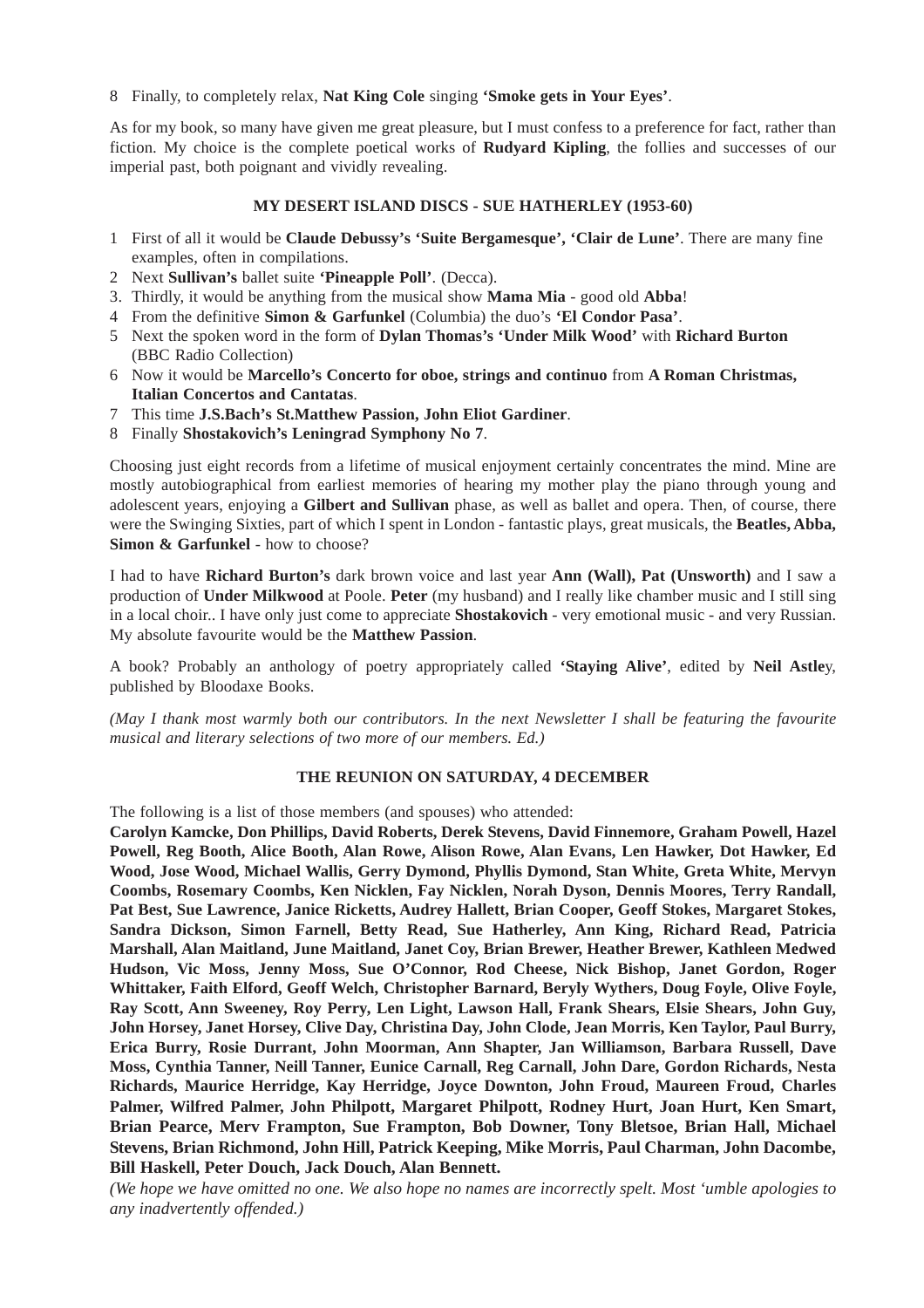# **REFLECTIONS ON THE GENERAL WELL-BEING AND HAPPINESS OF SPOUSES AT OUR REUNIONS**

Members may be interested to know that this topic was discussed at our last Committee meeting. One or two Committee members were particularly concerned that not all spouses, generally those of the 'fairer sex', were sufficiently considered when organising reunions. Were they happy just listening to conversations about events of 50 years ago involving individuals of whom they had no knowledge? I will not reveal ALL the comments that followed. Some were more brutal than others. However, among the more constructive thoughts were - leave any disgruntled spouse in a nearby shopping centre with a purse stuffed with fivers (would that also apply to any male spouses?), drop them at a nearby tavern with purses similarly stuffed, arrange special activities at the reunion itself i.e. bread or cake making, knitting competitions, exchanging recipes for jam making, invite a male stripper - possibly we have one within our ranks? Upon reflection there are a number of likely lads - all fine specimens of manhood - **Paul Charman, Mike 'Mouse' Morris, David Singleton** (I am sure he would cheerfully fly over from Texas to 'wow' his old flames), or young **Johnnie Dacombe** - ever the ladies' man! How about it, fellers? Etc. I must conclude by stating that no definitive decisions were made by the Committee. Comments are welcomed!

#### **CORRESPONDENCE**

**TONY-CATER (1935-41)** Not so much direct news from Tony, rather indirectly through the tireless **Len Pearce**. Tony is the younger brother of Ken who died a few years ago. Tony has spent most of his adult life in Africa, including WW2 service with East African Services. Tony won awards for his acting ability at QEGS in the 1930s and would have loved to enjoy a career as a thespian. Alas, this possibility was frowned upon by Tony's father and a certain **J.C.Airey**. However, his talent did find an outlet in Kenya in the fulness of time. In England Tony 'thought the world of **Motty**' *(Didn't we all? Ed)* who sometimes invited young Tony to join his family for lunch. Tony spent some years in the hotel business in Kenya but has retired to Durban with his wife, **Jeanne**, who is unfortunately not in the best of health. Tony's memories of Dorset remain affectionate and he would welcome letters from any old friends. Tony's address may be obtained from the Membership Secretary.

**DIANA ZILM (nee VAUGHAN) (1955-59)** Diana writes from Down Under, lamenting the passage of time and its effects on memory. She does enquire particularly of a certain **Peter Harris** who attended Ferndown Primary with her before QEGS. She recalls Peter's strong Dorset accent and the look he received

from their Maths teacher, **Miss Goodfield**,when having explained some point she enquired of him whether he had understood and she received the reply 'Oh, aaarh, so it be!' *(Those were the days, Diana! Aaarh!)* Diana would welcome letters from any old pals. (Address from Mem.Sec.)

**DICK JEFFERY (1936-42)** Many thanks to Dick for a most interesting letter in which he recalled Saturday morning school at QEGS - when did it end, he asks? And the bitterly cold winters when the ground was too hard for rugby and it was cross country runs up to Pamphill. Dick recently made contact with **Judy Hutchings (nee Slater) (1957-61)**. It seems Judy has really distinguished herself by securing the *Western Mail Welsh Woman of the Year 'Woman as Educator Award'*-in November '04. It was for her research and the training of others in tackling the difficult task of helping children with behavioural problems and their parents. With her husband Lewis Judy has also established a Horse Riding Centre and Stables on the island of Anglesey - with lots of splendid facilities. Any Winburnians seeking a holiday in that part of Wales would be well advised to contact Judy and her husband. Thanks to Dick for the news and congratulations from us all to Judy.

**PAM & RAY WHEELER (1943-47)** wrote from their new address in NSW, Aust. Somehow I contrived not to mention a communication from Ray in the last Newsletter - maybe it arrived too late into my hands. Anyway, Ray and Pam met up with **Stan Richmond** whilst holidaying in SA - Stan being of the same vintage.In the late summer of '04 Ray and Pam celebrated their *'50 Golden Years'* with a cruise on the Queen Mary 2 from Athens to Southampton. As Ray commented: 'This will be real nostalgia for myself as I worked on the first Queen Mary in 1950 having left QEGS in 1947- from an academic education to a fully fledged sweet chef!' *(I hope it all went splendidly, Ray and Pam. I also hope that some time back you did receive from me news of those OWs who are Down Under - I promise I did send them. Incidentally, I will mention Ray's new address, as Ray specifically requested, so that any old cronies can drop a line. It is Unit 2, 5 Wonga Crescent, Port Macquarie NSW 2444.)*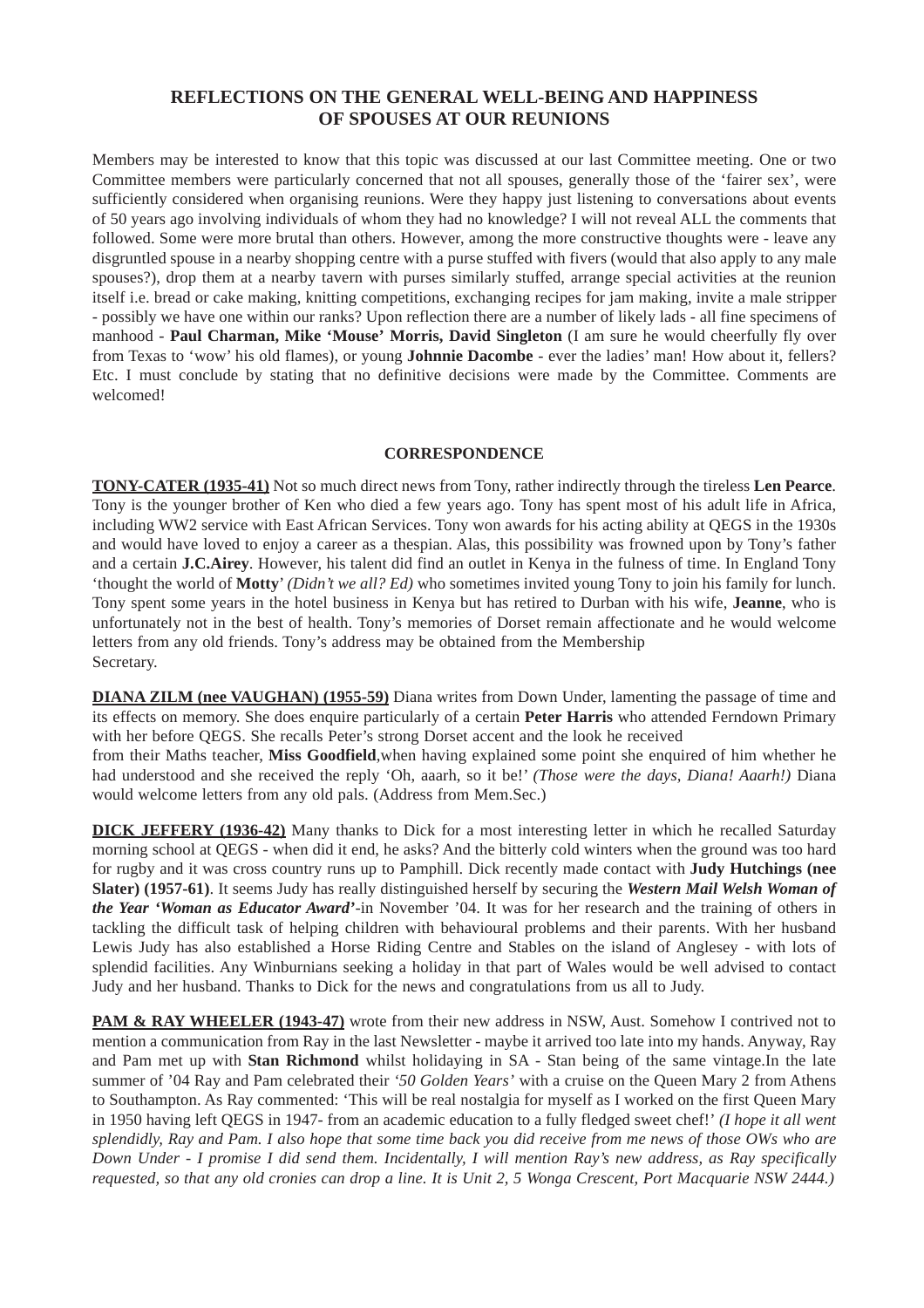**STAN ORMAN (1941-45)** Stan wrote a cheerful letter confirming **David Searle**'s earlier enquiry regarding his identity. Stan was reminiscimg about Melverly School, 'the famous academy of female learning so close at hand'. It seems **Stan** and **Percy Cole** were chosen by **J.C.Airey** to respond to the request by the Headmistress of Melverly for some soccer coaching for 'the infant boy population of the school'. Stan and Percy could scarcely believe their good fortune. The latter, in particular, had a very specific interest in a certain young lady at the school. Furthermore, 'Percy and I were also required to be present on the occasion. of the girls' sports day to,help with the movement of equipment, etc. *(I do wonder about the 'etc', Stan?)* We believed ourselves to be the envy of the entire school population of QEGS. What we also believed to be unknown to **'Tipper' Airey** was that, at the end of each football term **Miss Bliss**, the Headmistress, would pay us the handsome sum of ten shillings each. This was with the strictest instruction that we should not tell Mr.Airey!' *(What gloriously wicked memories, Stan. The pair of you almost begin to put Wayne Rooney's amorous antics into perspective . . . . . or do I exaggerate ever so slightly?)*

**SANDRA DICKSON (1958 - 65)** It was good to receive word from Sandra (and see her at the Reunion). Sandra has been travelling extensively of late - Barcelona 'on a dance holiday', Rome 'for the cultural bit', Guernsey, Australia at Christmas, besides other points east and west. Sandra was looking forward to renewing old acquaintance at the Reunion with her friends, **Geoff** and **Margaret Stokes**. *(Do you remember those camping summers, Geoff, with John Hill, Yours Truly and Co, on the heathland near Lytchett Bay? And certain nubile village girls? But I had better not go into detail or the lovely Margaret will be demanding details. Awfully sorry if I've dropped you in it, Geoff!)*

**DAVID SEARLE (1941-45)** David wrote from Romney Marsh in Kent. I quote : '**Ayteo, Bletsoe, Quarmby** and **Riggs** were all, I think, contemporaries of mine and Quarmby and Riggs were both choristers. The last time I saw Quarmby was about 40 years ago when he clapped me on the back at Waterloo Station.' David wondered about email, etc. Well, thanks to the sterling efforts of **David Finnemore** all things are now possible. See elsewhere for the particulars of our brand-new web-site. David also chanced to come upon another OW and a great friend of the **Dacombes** clan living in a Masonic home in Chislehurst, **W.F. Vivian,** who attended QEGS between the years of 1928-33.*(I hope the Newsletter reached you safely, W.F.V, and you have now joined our ranks. It is a pleasure to welcome you.)*

**MICHAEL BULL (1943-45)** Micha.el wrote an interesting letter describing his experiences of the Old Tauntonians Association. Michael was only briefly a member of QEGS before going on to Taunton Grammar School. Michael's letter was prompted by my *'Wilkins Micawber'* piece in the last issue urging our members to pay their subscriptions. We have had a positive response to the appeal so that we currently have a paid-up membership of 250 plus with another 150 we are not sure about. As **David Finnemore** has explained in his enclosure to those 150 or so who have not paid up, this will be the last Newsletter they will receive. We have to be blunt for clearly it is very unfair that a part of our membership subsidises those who do not pay. The picture will be clearer in the next few months. I do not wish to lose a single member but the matter is now obviously in their own hands. David's experience of the Old Tauntonians suggests we could provide an even bigger and better Newsletter if the core membership was prepared to pay a little more and we dropped the unenthusiastic from our mailing list. Likewise. it will be interesting to see what effect David Finnemore's efforts produce for the computer literate. We shall see. Anyway, Michael, thank you for your thoughts.

**RICHARD WALLIS (1939-46)** Richard wrote with the sad news of his brother Peter's death last October. (See the Obituaries for further details). As for Richard he retired a few years ago after a career in teaching that concluded with the post of Head of Modern Languages in Midsomer Norton. He is still fit enough to indulge his passions of gardening, long-distance walking and writing. Richard completed the Pennine Way, the South-West Coastal Walk and the Macmillan Way last year. He has also produced a book of walks in the Frome, Shepton Mallet and Warminster area and is now working on some family history. Richarl expressed some curiosity about Latin teaching at QEGS and mentioned the name of **Mr. Hodges**. I do know that **'Gunner' Holman** also later taught the subject but when Latin disappeared from the curriculum I am unsure. Did it survive until the school left King Street? Among many other topics Richard lamented the absence of **William Barnes** from the syllabus.

**REX BREACH (1940-55)** Rex wrote a brief note apologising for his absence from the Reunion but he was obliged to travel at short notice to South Africa before returning to the UK in time for Christmas. We look forward to seeing those handsome features in July, Rex. I refer, of course, to your good lady wife. (*Only joking, old chap!)*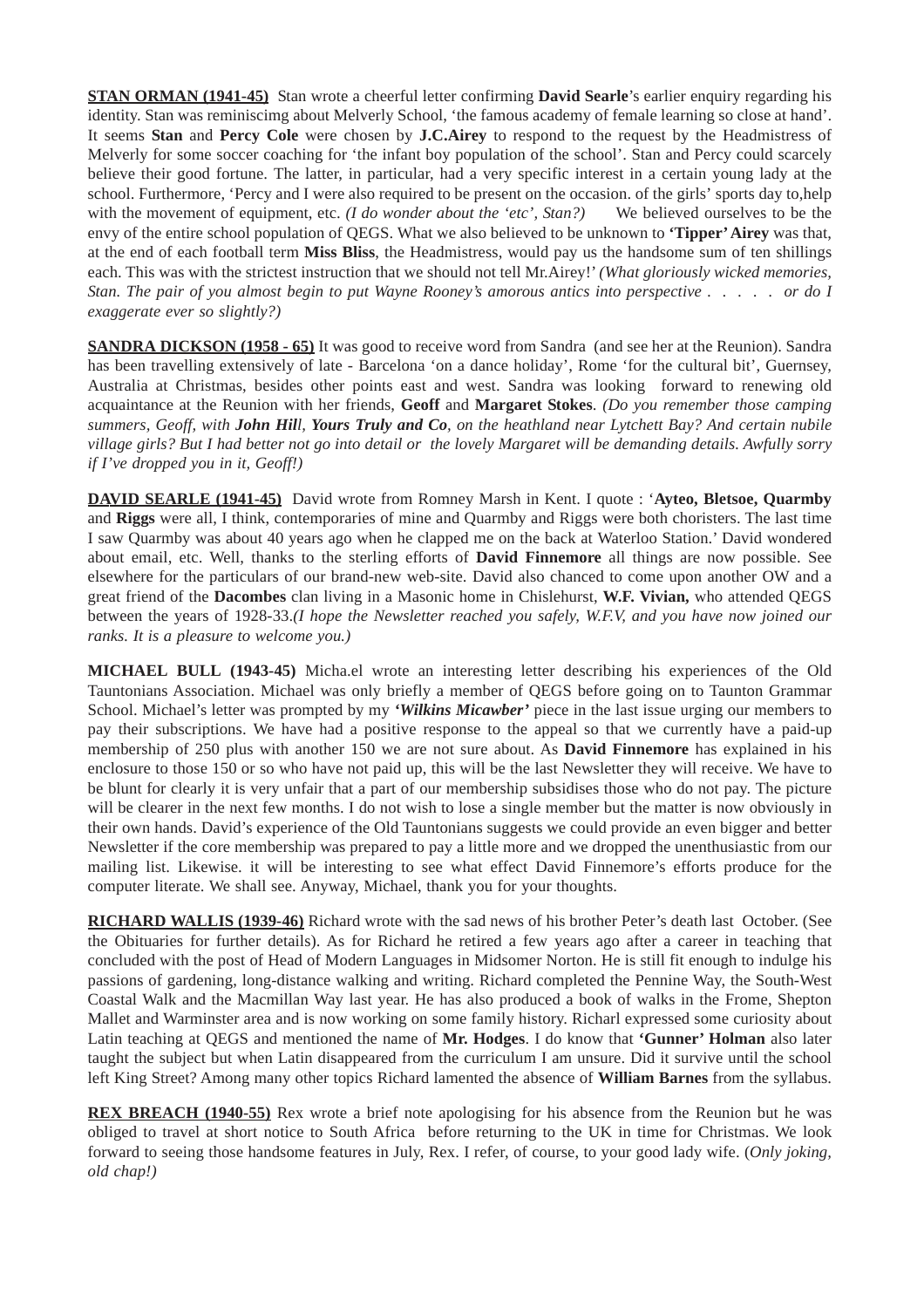**DAVID SNELGAR (1956-58)** David wrote on the subject of membership fees. He said he recalled paying the grand sum of ten shillings and sixpence when **Faith Elford** was the Treasurer but feared he had not paid since that time. He conveyed the most humble of apologies and concluded: *'*So I await my Bad Conduct Card to add to the two I picked up in the late 1950s.' *(Shame on you, young David! Perhaps you merit by this time a sound spanking from Faith?! Any response, good sir?)*

**CLIVE DAY (1956 - 63)** A letter arrived via **David Finnemore** from Clive who was in contact with **Jenny Moss** and so inspired to join us. After leaving school Clive studied Physics at university, followed by research and a PhD. Clive spent a number of years working on optical fibre communications at a BT Research Lab in Suffolk. Now semi-retired he is doing work for the Institute of Physics. Clive married a young lady from the Wirral named **Christina** and has enjoyed a number of telephone chats with **Geoff Welch**. *(It is good to welcome you to our ranks, Clive. Do make yourself known to me at the next reunion. I like to match faces and names in this confusing world!)*

**CORA THERIEN (nee RENSON) (1959-66)** Betty Read passed on a letter from Cora who was briefly in England before returning to Canada in early November of last year. Cora has recently retired after 32 years of teaching PE at a High School in Kingston, Ontario. Cora has 2 daughters aged 13 and 21, and a husband with a glass window and mirror business. *(I hope he doesn't have too many accidents with the mirrors, Cora! Anyway, Cora usually tries to get back to the UK every year. We hope to see you one of these days, Cora.)*

**LIZ. E.R. GOODE (nee STREETS) (1958-65)** Betty passed on another letter this time from Liz, daughter of the illustrious **'Bill' Streets**, Science Master at QEGS for many years. Liz was having problems with her subs and inconsistencies with her status and name. Sadly Liz was widowed when her husband died though she reta.ined the surname of Robinson for some time afterwards. Now married again she is Liz Goode and I hope all her membership problems are at last resolved. Of course, we do see her sister **Cynthia** on a regular basis at reunions but Liz divides her time between the UK and Menorca., hence attendance at functions is difficult. Like so many of our members Liz has expressed her pleasure at reading through the Newsletters. 'When I see various names, so many memories come flooding back'. *(It is, Liz, the reason I took on the job after Graham Powell decided to lay down his old quill pen - the thought that a lot of people do derive pleasure from our news information service. Especially our overseas members, those too unwell or incapacitated to get along to reunions, and some of our more aged old friends who have lost touch with former school chums. As for your dear old dad, Liz and Cynthia, if he could see me now hammering away on this machine I suspect a wry smile would cross his face. I fear he thought, from the number of times he sent me out of his classroom, that I was a bad 'un, destined for Dartmoor or a life as a vagrant. I like to think he would be pleased if he knew I was writing about his daughters. 'At least he's done something useful with his miserable life', he would chuckle!)*

**JOHN RIGGS (1948-53)** It was good to receive a letter from John announcing his decision to join the OWs. John has recently undergone a hip replacement operation. *(We hope you are now moving about like a young gazelle, John, and we look forward to seeing you at a reunion. John has also tried to assist me in my pursuit of the elusive Ron 'Manny' Mansfield, an old crony of mine, who is proving as difficult to trace as Lord Lucan. Where are you, old friend?)*

**MERVYN FRAMPTON (1947-54)** I was amused by Mervyn's letter to Betty Read enclosing his subscription headed 'To the Disaster Fund'. It has been a pleasure to see Mervyn and his 'better half' at recent reunions. In his glory days Mervyn was a very fine sportsman and creditable actor. Mervyn lives at the Dorset outpost of Stalbridge, best known for its association with that magnificent old chaser, Stalbridge Colonist. I suppose, in his own way, Mervyn is a Stalbridge colonist. *(How are the natives these days? How about a Kiplingesque line or two on the villagers of this bit of the Empire?)*

**ELAINE SMITH (nee ?) (dates ?)** Elaine scribbled a few lines from Bristol to Betty declaring 'I do so enjoy the Newsletter and the information. One of these days I'll attend a Reunion.' *( Thank you for the kind words, Elaine, and do come along and introduce yourself.)*

**RAY HOLDER (1931-37)** One of our veterans wrote a few lines from his home in Bournemouth explaining that he now finds it too difficult to attend the reunions but enjoys reading about his contemporaries in the Newsletter. *(Sorry you cannot make it to our gatherings, Ray, but it is good to know youare still enjoying life.)*

**CAROLINE JENNINGS (Nee BUNDY) (1953-59)** Caroline wrote from Haslemere in Surrey explaining that 'pressure of work and various commitments left me very little spare time and, I was just never able to attend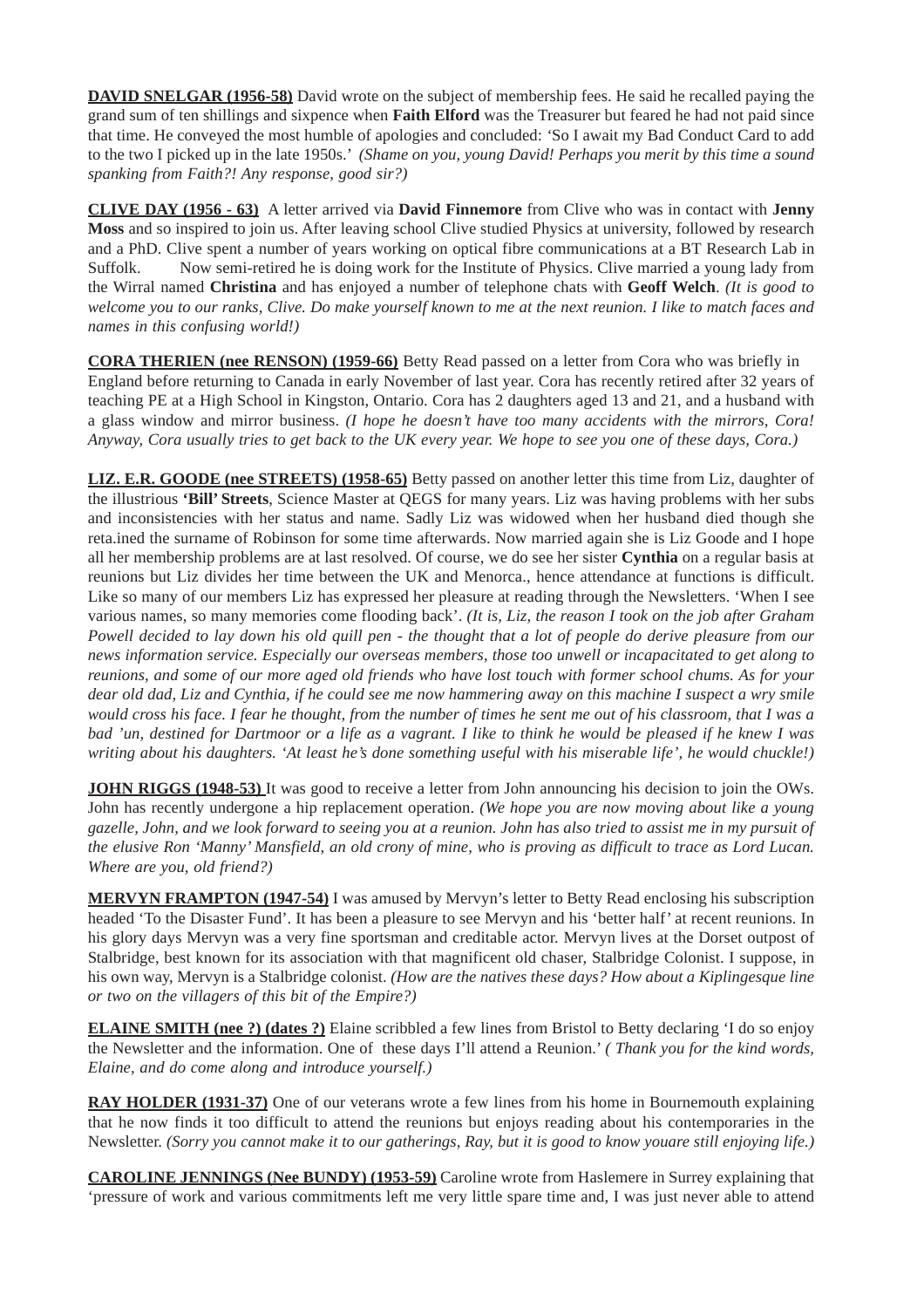any functions'*.* Now retired from teaching she keeps in touch with an old classmate, **Frances Burden**, and hopes to become a little more involved with us now she enjoys some precious free time. *(We look forward to seeing you in the future, Caroline.)*

**ALAN HOLMES ROWE** (dates ?) I received Alan's card from our splendid Treasurer. Alan began his card with the words 'From your dyslogistic Architect, prompted by the RIBA Stirling Prize'. It seems Alan was nearly involved in fisticuffs at the door at our recent Reunion. A dispute over payment of membership subscription, happily resolved now, I trust. *(Seriously, Alan, when the Committee has been contemplating 'entertainments' at reunions, we have never discussed the possibility of prizefights. Boxing was, of course, at one time compulsory at QEGS when 'Slogger' Jayne was the PE master. I was even obliged to fight two oneminute rounds with Mike 'Mouse' Morris, the previous year's champion shortly after arriving at the school. Mike won. Comfortably. Though 'Slogger' did compliment me on my ability to move out of range of Mike's fists. I really could run in those days! Anyway, I digress. Could we introduce boxing matches at the reunions? Various categories spring to mind - over 70s 'after 2 pints, or 2 glasses of spirits', over 60s 'after Christmas pudding has been served'. Of course, womens' boxing is becoming very popular these days, isn't it?!)*

**A.S.J. FARROW (1942-49)** Young A.S.J wrote a few lines to Betty who passed the note on to Yours Truly. A.S.J is a resident of East Lothian now but was once a 'train boy' with **Derek Stevens** boarding at Verwood. *(What nostalgic memories are thus conjured up - steam trains and a line that disappeared with Dr. Beeching. So short-sighted were those cuts. How we could do with some of these branch lines today. The truly horrendous queues of cars wending their agonising way into Poole and Bournemouth each morning from Verwood and Wimborne.)* A.J.S also recalls that it was a visit to Derek's mother in Woodlands in 1995 that inspired Derek to consider relaunching the present OWs. A visit with many happy consequences.

**JOHN E RYLEY (1943-56)** I am delighted to welcome John to our association. Through a chance meeting in Ferndown library with **John Hill** where a QEGS photograph was on display John has returned to our fold after a long absence. John writes: 'I was sorry to see the old school close as both my father and his two brothers were educated there and my great uncle was a school governor. *(The Ryley family, in my memory, was closely associated for some time with the Post Office in Wimborne Square so I am sure many of our members will recall John and his twin brother who sadly died last year. It is good to renew old acquaintance, John, and I very much hope we will be seeing you one of these days.)*

**LINDA BERENBRINCK (nee KING) (1957-64)** Linda contacted Carolyn from her address in Rheda-Wiedenbruck with the news of the sad passing of her old friend, **Valerie Jones**. She also expressed a particular desire to make contact with **Vivian 'Bim' Alder** - 'She seems to have disappeared from the face of the earth! When her father died her mother moved to Shrewsbury to be near her and Viv's family. *(*C*an anyone help, please?)*

**NORMAN WATERMAN (1953-60)** It was good to have news of Norman who was Head Boy in his final year and still retains contact with some old friends - **Sue Hatherley, David Scrase, Simon Coley** and **Paul Charman**. A lapsed member, suitably contrite, he is now back with us and hopes to attend some reunions in the future. (*We look forward to seeing you, Norman. Better the sinner who repents . . . . and all that!)*

**JOHN L. WOODSFORD (1957-64)** From an exotic address in the Philippines Roy Sheppard received an enquiry from John who then passed it on to me. No news of substance from John except that he hopes to be back in the UK next in June/July of this year and seeks membership of our band of brothers - and sisters. **Peter Douch** appears to be the go-between. *(Quite what adventures young John is enjoying in those distant parts who knows? We wait with interest. Perhaps you will even be able to make it to the reunion.)*

**PENELOPE HEATH (mid 1960s)** This is a slightly unusual situation. It is an enquiry about Penelope Heath should anyone know her whereabouts. We have received a communication from QE about Penelope who was, it seems, an exchange partner of a German girl, **Marianne Schroeder**, in the mid 60s. Marianne is trying to resume contact with Penelope who lived in Vicarage Road, Verwood. *(If any reader can help us to locate Penelope on behalf of her, old German friend, we would be grateful*.)

**RICHARD READ (1952-58)** Richard is now the grandfather to nine grandchildren, it seems. Last Christmas Richard and Angie were in Gambia, having earlier visited Costa. Rica, Jordan and Burma. *(Life must be very full, not least of birthdays, Richard.)*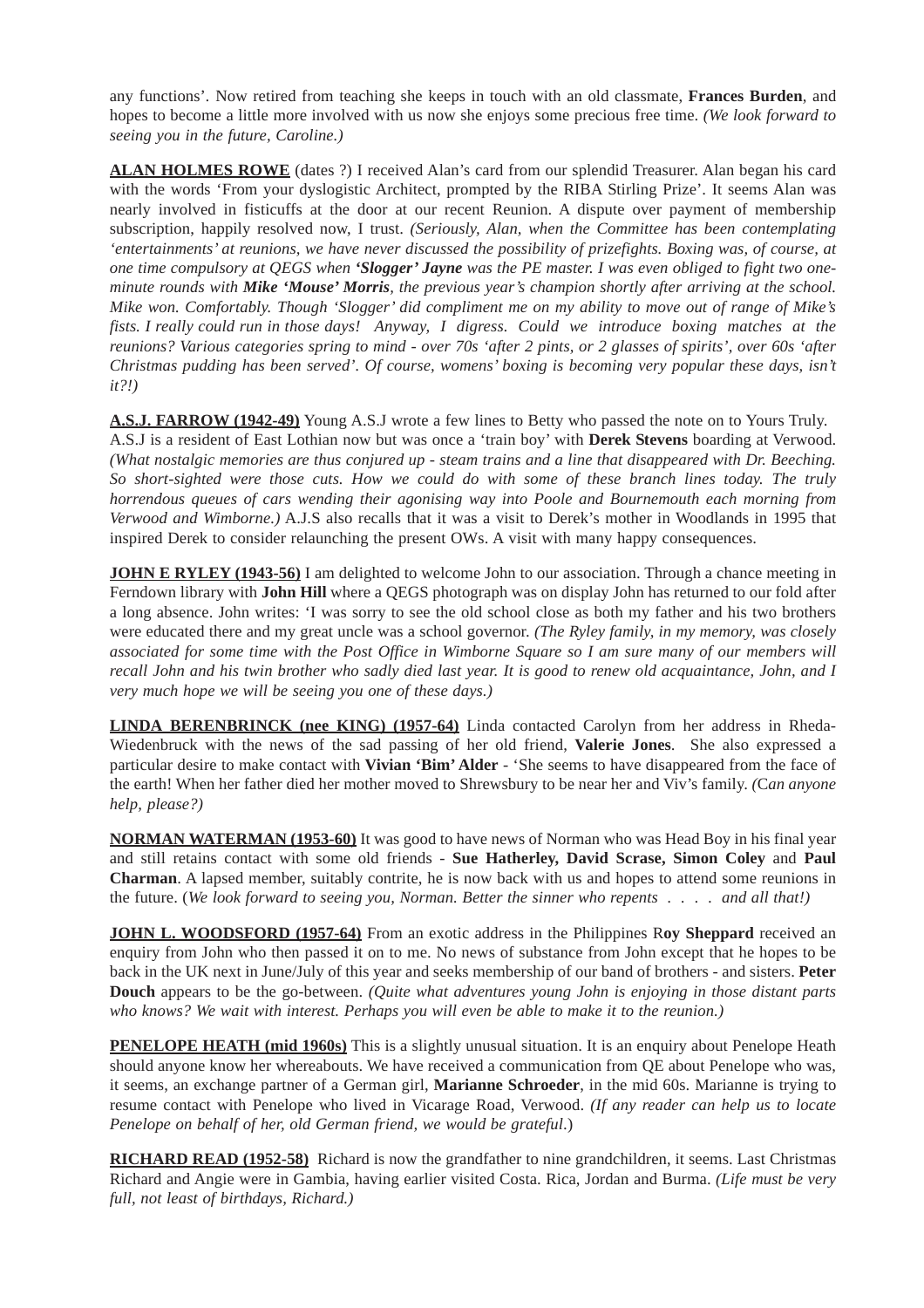**A.J.S. TONY GOULD (1951-57**) It was delightful to receive a long and amusing letter from my old friend Tony who shortly retires as Senior Regional Industrial Organiser with the TGWU. Tony promises to move back to Dorset after an absence of nearly half a century. Tony reminded me of a bizarre but hysterical episode one Speech Day. He writes: 'I recall your winning a prize for academic distinction and requesting a copy of Karl Marx's 'Das Kapital'. This caused **J.D.Neil** great consternation because the man who was due to present the prizes that Speech Day was an eminent military gentleman'. *(Absolutely right, Tony, and well remembered. The gentleman in question was none other than General Sir Dudley Ward, a very important man in NATO at the time and a former old boy of QEGS. In fact, the book was already purchased and it was only on the morning of the presentation that our Headmaster discovered what was happening. Someone was despatched to the school library to find a book in suitably mint condition that might be substituted for 'Das Kapital'. As, you amazingly recall - with total accuracy - someone found a copy of The Savoy Operas and I received that title from the general that afternoon in the Tivoli. I actually quoted from your letter at the last reunion, Tony, and our audience was suitably amused! I will let Tony continue.)* 'Does anyone know what has become of **'Mac' McCrory** - is he still alive somewhere? I recall with gratitude **'Inky' Stephens** who helped me scrape a pass in French, **Mr. Maiden** for fostering my political development, **Messrs. Pursey** and **'Tarzan' Williams**, and especially **Mary Jarman** and **Miss Rastrick'** Tony still sees **Graham Wood** as he lives nearby and also refers to his sister, **Vivien**, who was also a pupil at QEGS. *(Anyway, Tony, we hope to see you at future reunions and it was good to hear from you after so many years.)*

**J.D. (DAVID) ARMITAGE (1943 - 51)** It was a particular pleasure when my friend, Wilkins Micawber, passed across a letter to me from David Armitage who had responded generously to young Micawber's plea for more funds. I do, of course, remember David well as a prefect when first I arrived at QEGS. David was, along with such figures as **John Bown** and **N.G Trinkle**, one of these who exercised authority with humanity. David retired a few years ago after a career in education having worked in London, Germany, the USA and Bournemouth, including a stint as headmaster. David met his wife in the German town of Hamelin and all 3 of his children were born in Germany. David recalls with both respect and affection a number of his old masters like **Messrs. Mottram, Maiden, Airey** and **Bennett** "who encouraged me and gave me knowledge of Geography, English, Latin and Art. I also gained a basic grounding in German - in the form of German for Scientists - from **Mr. Small**." *(Actually, David, Mr. Small was a brilliant teacher, as I recall, and a very pleasant man. As for my namesake, Mr. J.K. Bennet, sadly he died suddenly after only a brief spell at the school. I seem to recall it was during the Christmas holidays (from polio?) when we were 13 or so. A very sad loss to the school.)* David still maintains regular contact with old QEGS friends, **Tony Harvey** and **Derek Diprose**. In fact, David was Derek's 'best man' some 50 years ago. *(I just don't believe such a passage of time has occurred. It seems only a few summers ago, David, that you came into 1A's classroom during a wet lunchtime to maintain some kind of order among such hooligans as Brian Richmond, Patrick Keeping, Frank Hackforth, 'Toad' Hatchard and Rex Breach! Anyway, do come along to a reunion one of these days, David - it will be good to see you.)*

# **TORTURE IN THE ENGLISH COUNTRYSIDE (GLORY FOR A FEW)**

I was reminded by **Dick Jeffrey's** reference to cross country runs of those occasions when, as young Winburnians, we were despatched either across the water meadows of the Stour, or around the lanes of Dogdean near the Horns Inn. Hard frost or flooding were the usual causes that prevented us playing football or rugby. Curiously, these runs always appeared to take place only minutes after we had consumed second helpings of mutton stew or treacle pudding. It was little wonder that within a few yards we were nearly doubled up with agonising 'stitch', though there were a few individuals who seemed to avoid this crippling condition. Perhaps they were simply made of sterner stuff and ran on heroically through the pain barrier.

However, another reason I have included these few lines is to remind members that the old route along the river to Cowgrove and Pamphill and the Vine pub is well worth a return visit. Of course, I appreciate that for many of our membership I am speaking to the converted, but there will be others who come back to Wimborne only rarely. These words may even stir nostalgic memories for our overseas brethren. In short, since the National Trust assumed responsibility for much of the locality there is no doubt the walk between Eyebridge and Cowgrove has become quite one of the best in the Wimborne district. There is a rather fine carving in wood of an otter half-way along the stretch reflecting the evidence of otter activity again in the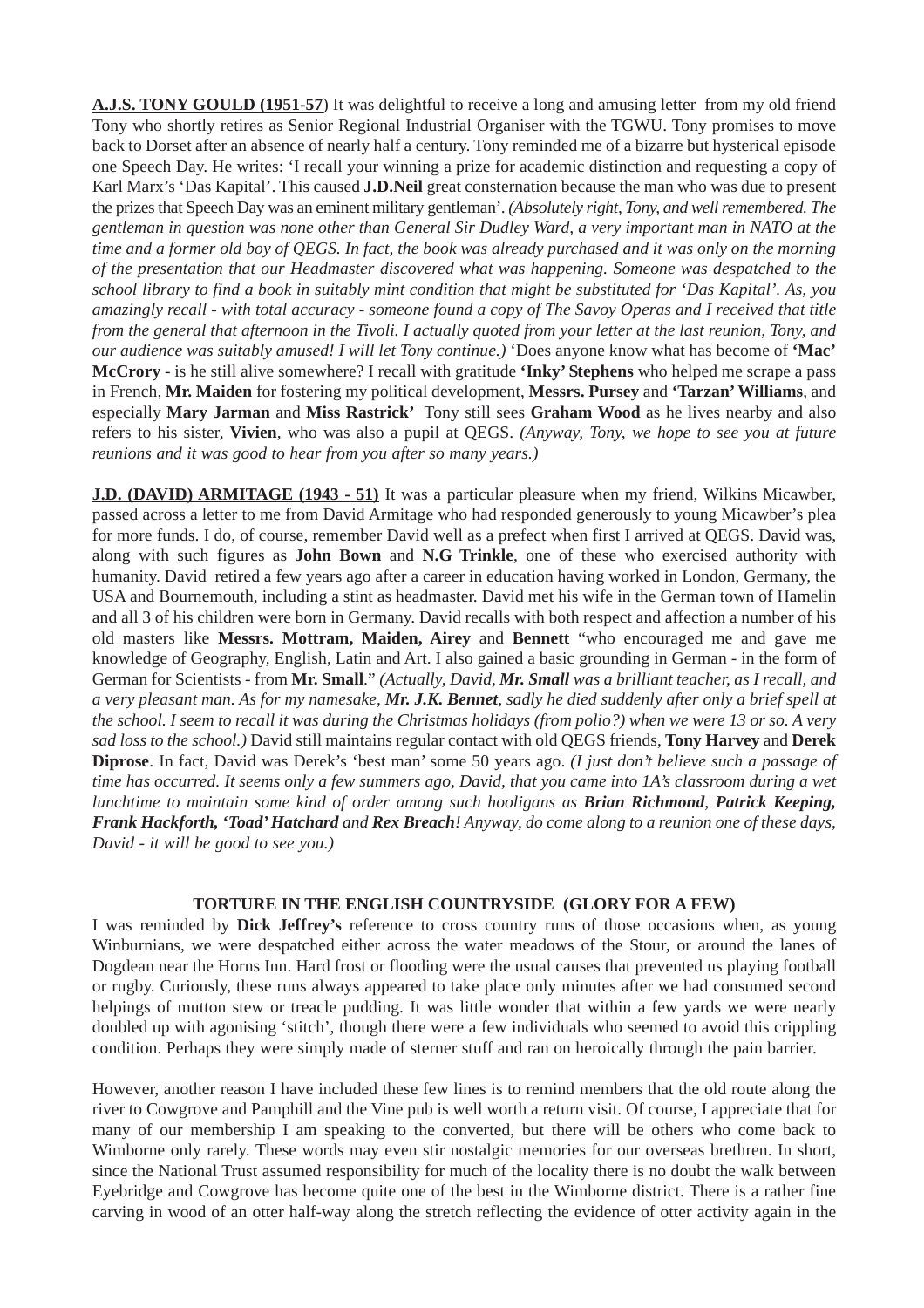vicinity. Kingfishers and Little egrets (once only very rare visitors), buzzards and sparrow-hawks, sedge and reed warblers in summer, together with the commoner species, are almost invariably to be seen by the curious observer. Unfortunately, compared to the days of our youth numbers of swallows and martins are much reduced and I haven't seen a yellow wagtail on spring migration for more than a decade.The pond too at Cowgrove, near **John Lacy's Poplar Farm,** is only a fraction of its former size. However, the walk back along the road to Eyebridge - and the car - is always pleasant. For those with sufficient energy it is only a short climb to the Vine inn for refreshment or one can motor up to the Pamphill Parlour and farmshop. My old friend, the splendid **Jim Richards** and his family, own this popular establishment. I believe Jim once confided he was, in distant days, a student at PooIe Grammar but he is a very fine fellow, notwithstanding. Journeying about the highways and byways of Pamphill, either on foot or in the car, certainly does evoke memories of those runs mentioned by **Dick Jeffery**. When I spoke to **Peter Pardy** about them he commented: 'Horrible, weren't they?!' When I asked him who were the finest runners in his day he added, with a wry grin: 'I have no idea. I was always so far behind that I never saw!' As for Yours Truly, I do seem to recall that David Park excelled and a fellow called Perry (was it Don?) but, like Peter Pardy, I was also so far removed from the action that it was all academic. Happy days!

### **OBITUARIES**

**JOHN SCRIVEN (1942-46)**. It is with much regret that we report the death of John in Norwich recently. John enjoyed a distinguished career in the RAF and in the world of Information Technology. John was a well-regarded OW and we know his many friends and family will mourn his passing. (I hope to write more of John next time).

**ANGUS I.F. McDONALD(1937-42)** *(I am indebted to E.J. 'Beau' Parke for the following tribute.)*

'After a very long illness, bravely borne, Angus died on 13 March in Poole Hospital, aged 79. His funeral at St.Mary's Church, Lytchett Matravers, was attended by 200 people.

Speakers recalled his schooldays at QEGS, his attendance thereafter at Glasgow University, and service in the Royal Navy during the latter part of the war.

He practised as a surveyor when back at Lytchett and he also distinguished himself in service at both the Parish Council and the District Council at Wareham for some 50 years.

With a twinkle in his eye and a merry smile, Angus was not the man to liaise with if you had a bus to catch. His drawn-out tales of derring-do were several and varied, producing many a laugh from such tales.

He did much good for many villagers and his marriage to Marta produced 3 beautiful daughters and various grand-children.

He will be greatly missed in the Parish and Purbeck Councils by which bodies he was paid effusive tributes.'

(Len Pearce adds the following Post-script) 'Mac' was one of the characters of the school and the OWs and he attended most of the recent reunions. He won a bottle of whisky in a raffle a couple of years ago and 'saw off' half of it before the end of the afternoon - with the help of **Maurice Herridge**!! **Gordon Richards** could probably add to this. *(Editor - When I asked Gordon he couldn't remember anything of the whole afternoon!! I wonder why?)*

**SYBIL HOLMAN** Sybil was the widow of **Ralph 'Gunner' Holman** who was the CSM of the School Cadet Corps in the late 1930s when the QEGS Company won the Lucas Tooth Shield, Ralph joined the school as a master in the early 1950s where he taught History, Latin and Games, later becoming Head of History. Ralph was a familiar figure around the town after his retirement until his all too early death. Sybil, nee Pearce, maintained a close interest in the OWs. *(I am obliged to my friend Len Pearce for this tribute.)*

**EDGAR T.W.BENHAM (1934-39)** *(I thank Greta Adamson and Len Pearce for their information relating to Edgar. Greta was Edgar's step-daughter).* Edgar died on 27 March at the age of 83. At school in the 1930s Edgar distinguished himself by playing the organ for morning assemblies. After leaving school he went to Southampton to join the Ordnance Survey. During the war he was drafted into the Royal Engineers to assist in the making of maps for Europe at war. **'Ben'** Benham returned to civilian employment with the OS before entering local government. His final role was as the Tree Preservation Officer with East Dorset District Council. When the distorted remnants of a tree were removed from the front of Allendale House, Edgar rescued it, stripped it and it remains at the front of the Allendale Community Centre.